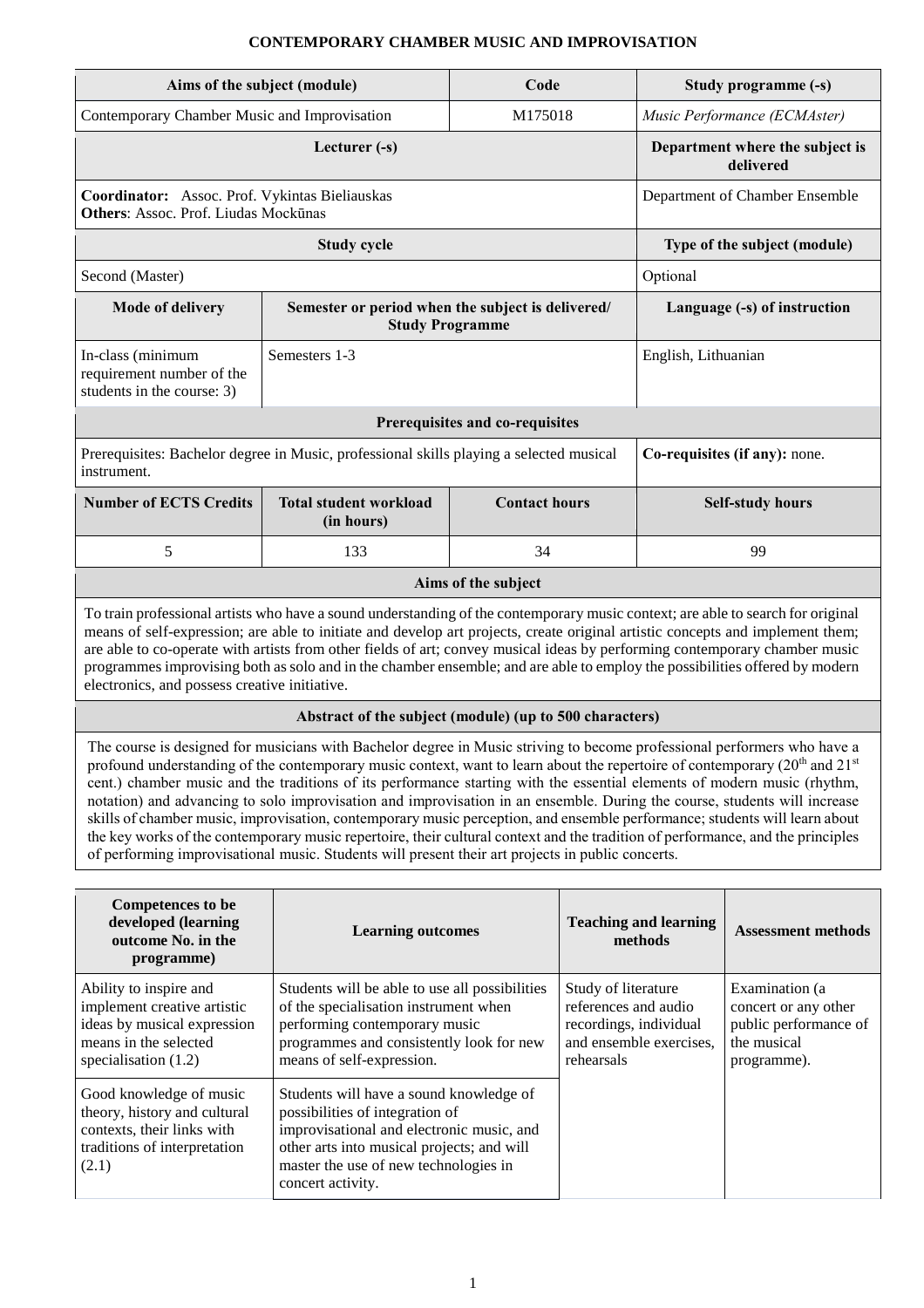|                                                                     | Students will be able to read contemporary<br>notation, freely express the musical idea by<br>improvising; using the gained knowledge<br>and critical thinking, students will be able<br>to develop and present a consistent<br>programme of contemporary chamber<br>music. |                                                                                                                |
|---------------------------------------------------------------------|-----------------------------------------------------------------------------------------------------------------------------------------------------------------------------------------------------------------------------------------------------------------------------|----------------------------------------------------------------------------------------------------------------|
| Interpersonal and<br>communication skills and<br>leadership $(5.1)$ | Students will be able to cooperate with<br>artists of their own and other fields in the<br>process of developing and performing an<br>artistic programme of contemporary<br>chamber music and its improvisation.                                                            | Ensemble rehearsal,<br>ensemble<br>improvisation<br>exercises                                                  |
| Ability to work and improve<br>(7.1)                                | Students will be able to independently<br>solve artistic and organisational problems<br>in the process of developing and<br>performing an artistic programme of<br>contemporary chamber music and<br>improvisation.                                                         | Study of literature<br>references and audio<br>recordings, individual<br>and ensemble<br>exercises, rehearsals |

|                                                                        |                                                                                                                                                                                                                                                             | <b>Contact hours</b> |                    |          |                                          |                                          |                    |                  | Self-study assignments |                     |                                                                                                                                        |
|------------------------------------------------------------------------|-------------------------------------------------------------------------------------------------------------------------------------------------------------------------------------------------------------------------------------------------------------|----------------------|--------------------|----------|------------------------------------------|------------------------------------------|--------------------|------------------|------------------------|---------------------|----------------------------------------------------------------------------------------------------------------------------------------|
|                                                                        | Topics (repertoire)                                                                                                                                                                                                                                         | Input lectures       | Individual classes | Seminars | Ξ.<br>Practical training<br>small groups | Ξ.<br>Practical training<br>large groups | Exam consultations | Examination/test | Total contact hours    | Total contact hours |                                                                                                                                        |
| 1.<br>2.                                                               | Fundamentals of contemporary<br>chamber music and improvisation:<br>rhythm and notation; influence of<br>music of various cultures of the<br>world; notation and typical forms of<br>harmonic structures.<br>Development of a semester concert<br>programme |                      |                    |          | 8                                        |                                          |                    |                  |                        | 10                  | Study of literature<br>references and audio<br>recordings, analysis of<br>musical text of selected<br>works Improvisation<br>exercises |
| 3.<br>4.                                                               | Analysis of musical text of music<br>passages<br>Motif-based improvisation and<br>musical texture improvisation                                                                                                                                             |                      |                    |          | 8                                        |                                          |                    |                  |                        | 10                  | Developing musical text<br>of music passages.<br>Improvisation exercises                                                               |
| 5.<br>Developing a concert programme<br>for contemporary chamber music |                                                                                                                                                                                                                                                             |                      |                    |          | 4                                        |                                          |                    |                  |                        | 15                  | Developing musical text<br>of music passages<br>Ensemble rehearsals                                                                    |
| 6.                                                                     | Solo improvisation and<br>improvisation in a chamber<br>ensemble                                                                                                                                                                                            |                      |                    |          | 4                                        |                                          |                    |                  |                        | 15                  | Solo and ensemble<br>improvisation exercises                                                                                           |
| 7.<br>8.                                                               | Solutions for individual technical<br>performance issues<br>Preparing for a public presentation<br>of the concert programme                                                                                                                                 |                      |                    |          | 8                                        |                                          |                    |                  |                        | 49                  | Rehearsals, exercises                                                                                                                  |
| 9.                                                                     | Examination                                                                                                                                                                                                                                                 |                      |                    |          |                                          |                                          |                    | $\overline{2}$   |                        |                     |                                                                                                                                        |
|                                                                        | <b>Total:</b>                                                                                                                                                                                                                                               | $\bf{0}$             | $\bf{0}$           | $\bf{0}$ | 32                                       | $\bf{0}$                                 | $\bf{0}$           | 0                | 34                     | 99                  |                                                                                                                                        |